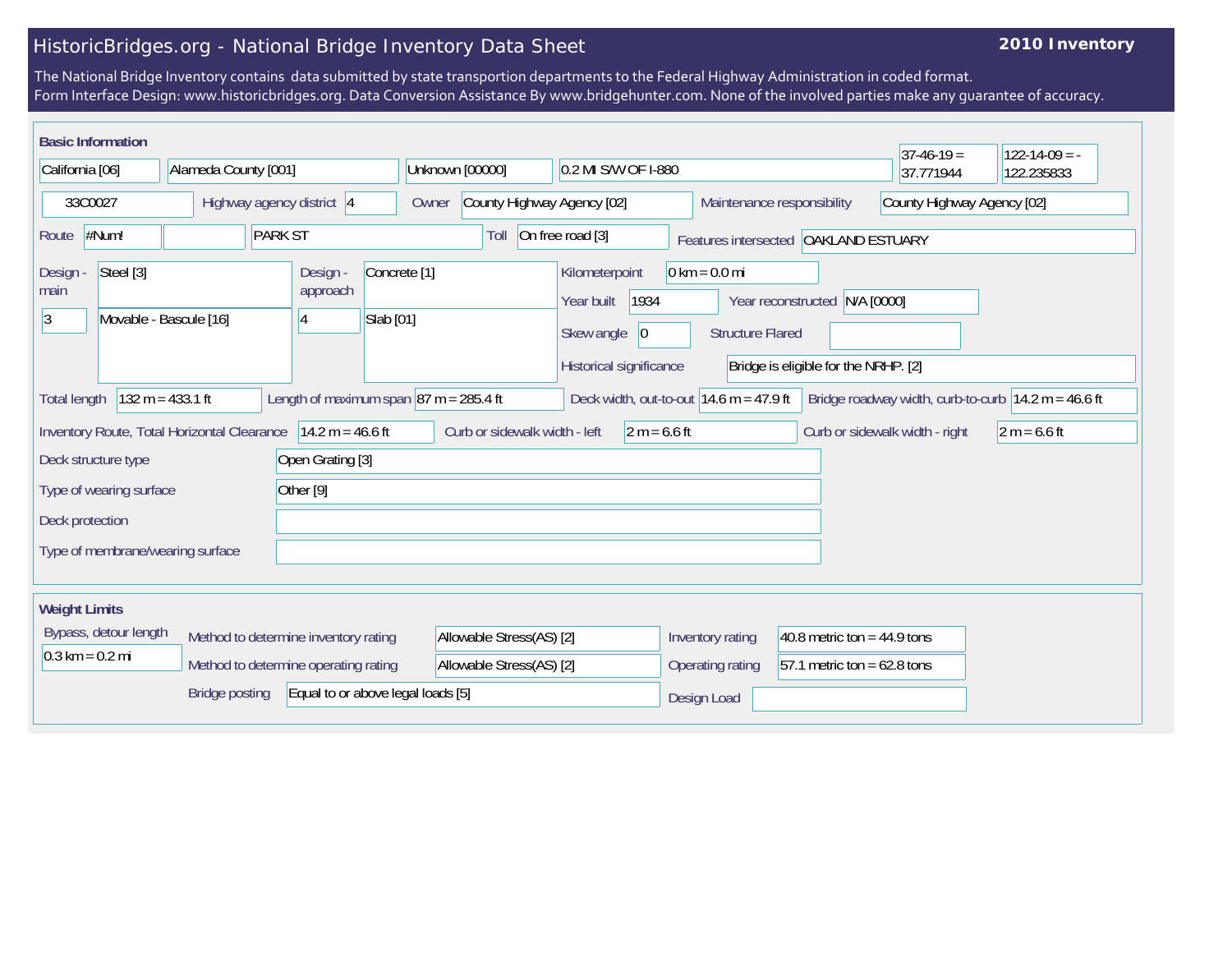| <b>Functional Details</b>                                                                                                             |                                                                                                                            |  |  |  |  |  |  |  |
|---------------------------------------------------------------------------------------------------------------------------------------|----------------------------------------------------------------------------------------------------------------------------|--|--|--|--|--|--|--|
| 28660<br>Average daily truck traffi 5<br>Average Daily Traffic                                                                        | 2028<br>Year 1979<br>Future average daily traffic<br>31852<br>%<br>Year                                                    |  |  |  |  |  |  |  |
| Road classification<br>Minor Arterial (Urban) [16]                                                                                    | Approach roadway width<br>Lanes on structure $ 4$<br>14.6 m = 47.9 ft                                                      |  |  |  |  |  |  |  |
| Type of service on bridge Highway-pedestrian [5]                                                                                      | Bridge median<br>Direction of traffic 2 - way traffic [2]                                                                  |  |  |  |  |  |  |  |
| Parallel structure designation<br>No parallel structure exists. [N]                                                                   |                                                                                                                            |  |  |  |  |  |  |  |
| Waterway [5]<br>Type of service under bridge                                                                                          | Navigation control on waterway (bridge permit required). [1]<br>Navigation control<br>Lanes under structure<br>$ 0\rangle$ |  |  |  |  |  |  |  |
| $5.5 m = 18.0 ft$<br>Navigation vertical clearanc                                                                                     | Navigation horizontal clearance $73.2 \text{ m} = 240.2 \text{ ft}$                                                        |  |  |  |  |  |  |  |
| Minimum navigation vertical clearance, vertical lift bridge<br>Minimum vertical clearance over bridge roadway<br>$4.83 m = 15.8 ft$   |                                                                                                                            |  |  |  |  |  |  |  |
| Minimum lateral underclearance reference feature Feature not a highway or railroad [N]                                                |                                                                                                                            |  |  |  |  |  |  |  |
| Minimum lateral underclearance on right $ 0 = N/A$                                                                                    | Minimum lateral underclearance on left $0 = N/A$                                                                           |  |  |  |  |  |  |  |
| Minimum vertical underclearance reference feature Feature not a highway or railroad [N]<br>Minimum Vertical Underclearance $ 0 = N/A$ |                                                                                                                            |  |  |  |  |  |  |  |
| Appraisal ratings - underclearances N/A [N]                                                                                           |                                                                                                                            |  |  |  |  |  |  |  |
|                                                                                                                                       |                                                                                                                            |  |  |  |  |  |  |  |
| <b>Repair and Replacement Plans</b>                                                                                                   |                                                                                                                            |  |  |  |  |  |  |  |
| Type of work to be performed                                                                                                          | Work to be done by contract [1]<br>Work done by                                                                            |  |  |  |  |  |  |  |
| Other structural work, including hydraulic<br>replacements. [38]                                                                      | Bridge improvement cost<br>1927000<br>385000<br>Roadway improvement cost                                                   |  |  |  |  |  |  |  |
|                                                                                                                                       | $132 m = 433.1 ft$<br>Length of structure improvement<br>Total project cost<br>3237000                                     |  |  |  |  |  |  |  |
|                                                                                                                                       | 2010<br>Year of improvement cost estimate                                                                                  |  |  |  |  |  |  |  |
|                                                                                                                                       | Border bridge - state<br>Border bridge - percent responsibility of other state                                             |  |  |  |  |  |  |  |
|                                                                                                                                       | Border bridge - structure number                                                                                           |  |  |  |  |  |  |  |